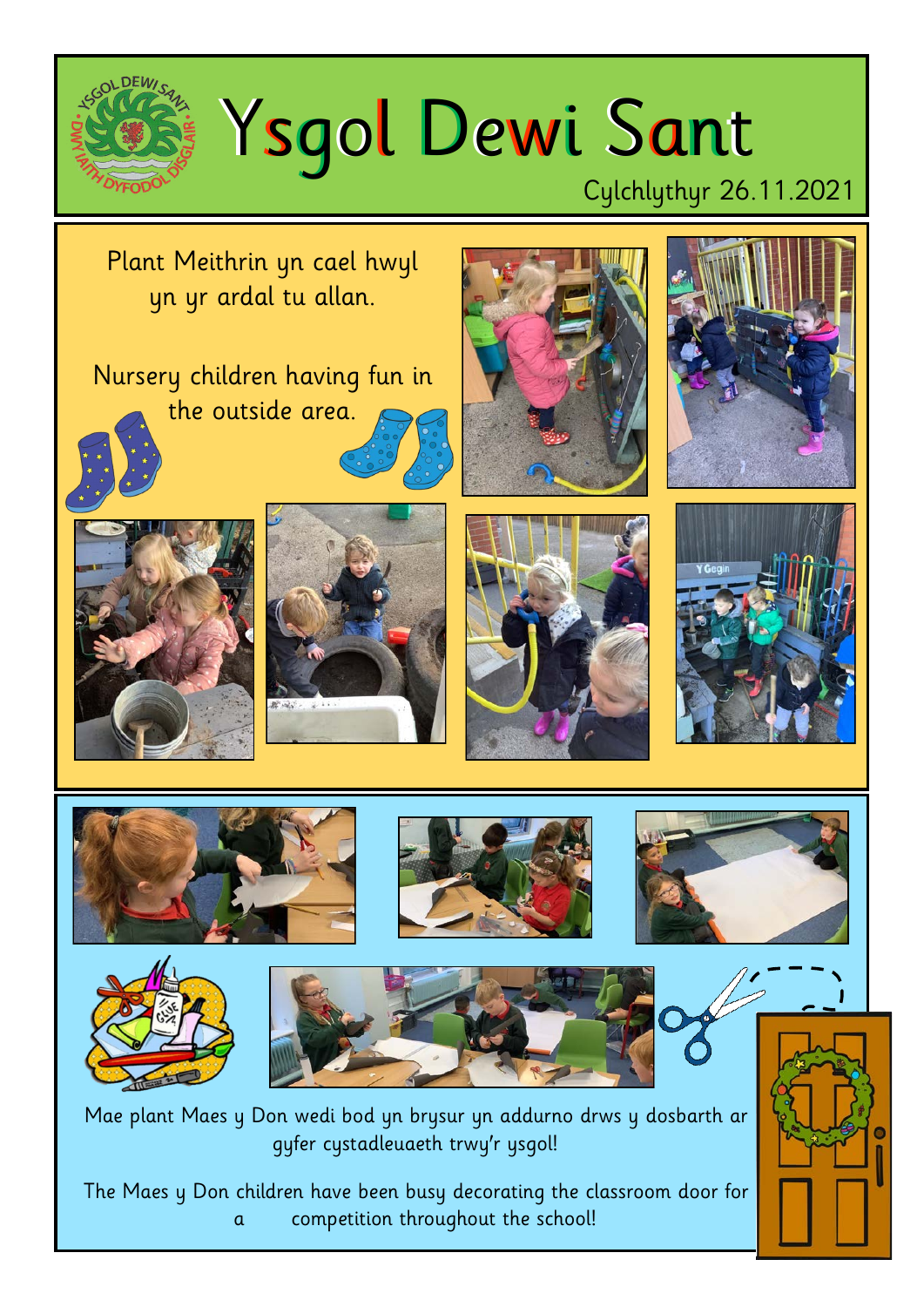

Llongyfarchiadau i Freya am ennill 1af yn gwneud Team Patterns ac 2il yn Sparring mewn cystadleuaeth Taekwondo yn Coventry. Da iawn ti.

Congratulations to Freya on winning 1st in Team Patterns and 2nd in Sparring in a Taekwondo competition in Coventry. Well done you.

Llongyfarchiadau i Erin am ennill gwobr am fyfyriwr y mis yn ei dosbarthiadau karate! Da iawn ti Erin!!



Congratulations to Erin on winning the student of the month award in her karate classes! Well done Erin!!



Edrychwch ar y paentiad ardderchog mae Ellie-May wedi'i phaentio! Prydferth!!

Take a look at the wonderful painting Ellie-May has painted! Beautiful !!